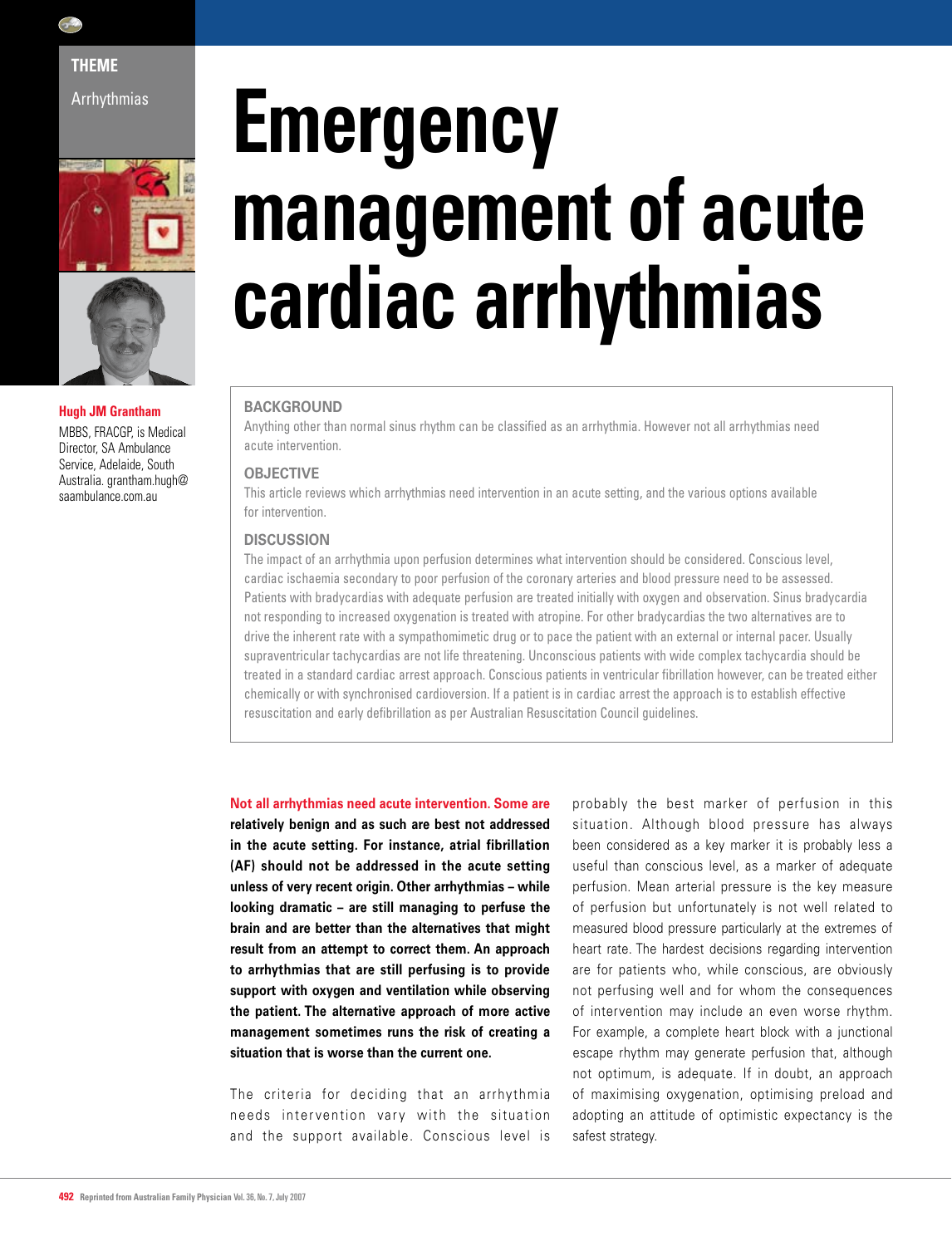# **Too slow**

Bradycardia can be a sinus bradycardia often associated with increased vagal tone (*Figure 1*) or secondary to a failure of the sinoatrial (SA) node or atrioventricular (AV) block. Atrioventricular block is a problem of the conduction system with a block at the AV node. Complete AV block results in the failure to transmit any impulses from atria to ventricle (*Figure 2*) while the partial AV block will result in either a slower transmission or an intermittent transmission.

 The degree of bradycardia and the impact upon perfusion determine whether or not intervention should be considered. Conscious level is a good guide of perfusion, as is evidence of ischaemic chest pain secondary to poor perfusion of the coronary arteries. Blood pressure and other indirect measures of perfusion (the ability to provide a pulse wave detected by a pulse oximeter) are useful adjuncts when assessing perfusion status.

 Evidence of ischaemia in the right coronary artery territory (inferior leads) in a patient who is not yet bradycardic raises the possibility of bradycardia secondary to failure of the SA node or AV node. A patient with evidence of ischaemia in this area should have an intravenous (IV) inserted and preparations available for pacing or drug intervention.

 The initial approach to sinus bradycardia should be to increase oxygenation and ensuring an adequate preload (*Figure 3*). Simply lying the patient down and raising the legs will improve venous return and improve the preload. If the jugular venous pulse (JVP) or pressure can be assessed and is found to be low, a little additional IV fluid judiciously given is appropriate. If however the JVP is already elevated, then increasing the preload further would be harmful as it is likely to lead to acute pulmonary oedema. Sinus bradycardia will often respond to atropine as atropine effectively removes the parasympathetic brake on the SA, and to a much lesser extent the AV node. The dose of atropine should be at least 1 mg as small doses have been known to paradoxically reduce the heart rate by interfering with the sympathetic system. In reality this means two ampoules of 600 µg of atropine for an adult.

 Bradycardia that is not sinus rhythm is running on either a junctional or a ventricular pace maker (*Figure 4*). Although atropine tends to be given as an automatic response it is not logical to expect it to be very effective as there is only a slight parasympathetic innovation of the AV node. If the patient is symptomatic and oxygen and optimising the preload with posture has already been tried, the two alternatives are to drive the inherent rate with a sympathomimetic drug or to pace the patient with an external or internal pacer arrangement. Adrenaline is Figure 4. Bradycardia







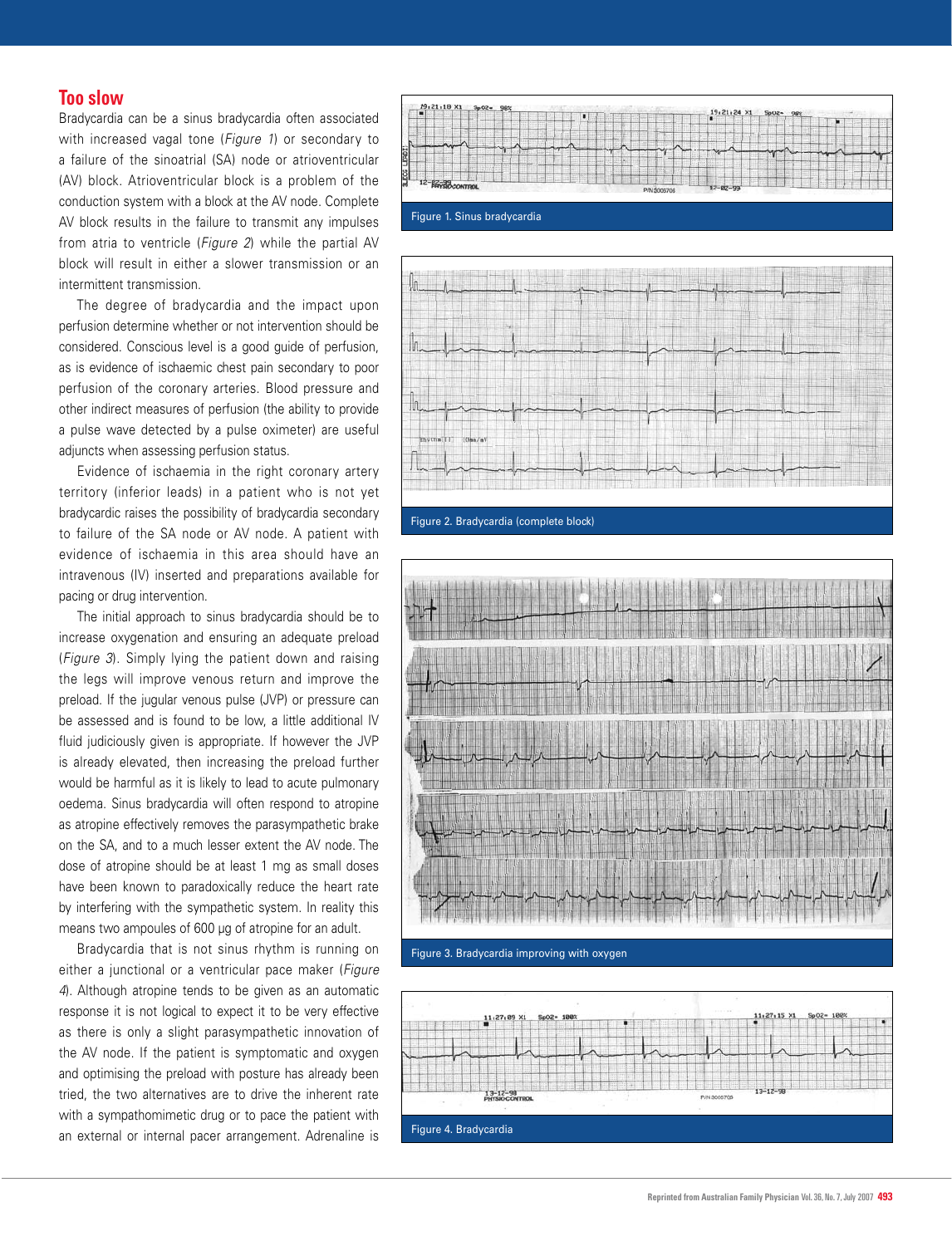$\frac{14}{197}$ ABNORMAL RICCI hhhhhhh hhhhhh Figure 5. Supraventricular tachycardia LEAD II **HP18** *AAAAAA* 

Figure 6. Ventricular tachycardia



Reproduced with permission: Australian Resuscitation Council

an excellent choice of sympathomimetic drug, although isoprenaline is often the drug of choice. Whichever drug is used the route should be IV and ideally by a low dose infusion gradually increasing the infusion rate until a desired response is achieved. The issue here is balancing improved oxygenation of the coronary muscle with increased oxygen demand. Although improving the heart rate improves coronary artery perfusion pressure and thus oxygenation, oxygen demand rises as heart rate and force of contraction increase. Usually the predominant effect is beneficial from the increase in coronary artery perfusion pressure.

 Externally applied pacemakers are becoming commonplace and can be easily used as an alternative. The self adhesive pads should be placed on the anterior chest wall and between the shoulder blades for optimum current transmission. The patient should be warned that this will be uncomfortable. The pacing function is selected at an initial rate of about 60 bpm. It is not a good idea to select too high a rate initially as an increase in heart rate increases the oxygen demand. The current delivered should be quickly increased to a point where capture occurs. Capture will be confirmed by the presence of a complex after each pacing spike and hopefully by the presence of a palpable pulse. At this point, the increased perfusion will be improving the patient's conscious state to the point where they will be aware of the distress caused by the repeated muscle contractions. Once perfusion has been achieved it is appropriate to give midazolam (and possibly an opiate in a small dose) to relieve the patient's discomfort and reduce their memory of the event. In a more intensive setting, formal pacing with an internal wire can be considered.

# **Too fast**

Tachycardias can also reduce cardiac output as ventricular filling becomes ineffective; they also increase myocardial oxygen demand making ischaemia worse.

 A supraventricular tachycardia (SVT) arises above the ventricles (*Figure 5*) and, with the exception of atrial fibrillation/flutter, has an atrial contraction preceding each ventricular contraction. This means that the SVT is likely to have better ventricular filling and hence better cardiac output. Usually SVTs are not life threatening and the patient remains conscious, although distressed, by palpitations. Initial management is to increase the vagal stimulus to the AV node by performing a Valsalva manoeuvre. To do this properly the patient should be supine and a forced expiration against a blocked airway needs to be maintained for at least 15 seconds. The vagal stimulus occurs after letting go. Rubbing the carotid sinus will also produce vagal stimulation, however this is considered dangerous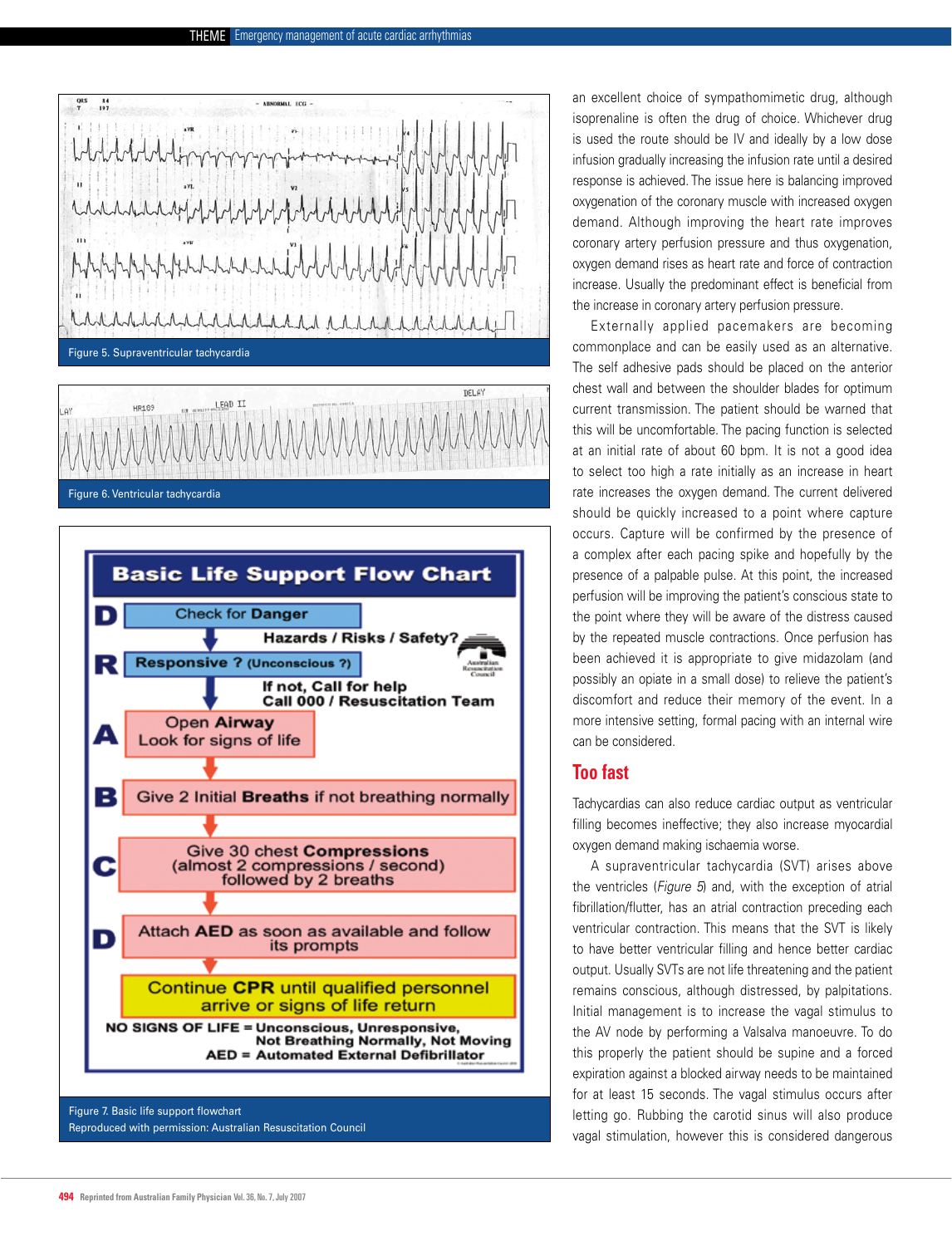in anyone over 50 years of age because of the risk of disturbing atherosclerotic plaque. If a Valsalva manoeuvre has failed, the usual drug treatment is adenosine given in increasing doses of 6, 12, and if still not effective, 18 mg as sharp IV pushes into a running line (at least 18 gauge). This gives a 'chemical defibrillation' giving the heart an opportunity to restart in sinus rhythm. Some patients find this sensation distressing and so should be warned beforehand.

 Rapid AF is a common supraventricular arrhythmia characterised by a rapid irregular QRS, which is often best heard by listening to the rhythm of the beat via the audible alarm. Long term AF should not be reverted in the acute setting without first excluding the possibility of mural thrombosis in the atria which might then become the source of an embolus. Management of AF is discussed in a separate article in this issue.

 Ventricular tachycardia (VT) arises below the atria and is characterised by a broad complex tachycardia that often has an unusual axis (*Figure 6*). The unconscious patient should be treated as if in ventricular fibrillation (VF) with a standard cardiac arrest approach. Conscious patients can be treated either chemically or with synchronised cardioversion. The advantage of cardioversion is that there is no after effect persisting after treatment and lowering of cardiac output. Any antiarrhythmic drug used will also reduce myocardial contractility. For this reason, drug treatment of VT should be reserved for patients with a reasonable initial cardiac output despite the VT. In the past, lignocaine (1.5 mg/kg=100 mg for adults) was commonly used but is now being displaced by amiodarone (150 mg slowly in an IV infusion over 30 minutes and share the call with a cardiologist) as a drug of choice; sotalol and magnesium have also been used in this role. If the patient is not well perfused, cardioversion is preferable to drug therapy. For this procedure the patient is given a small dose of midazolam to ensure that they have little or no memory of the event, but not enough to significantly sedate them (up to 3 mg in an adult). Once the drug has circulated, which will take time in a compromised patient, a synchronised DC shock is given via the defibrillator pads or paddles. Most patients will revert at 50 J but starting at 100 J gives a high probability of first shock success. The shock is delivered 'synchronised' – this means you avoid defibrillating in the middle of the T wave which might provoke VF.

 Supraventricular tachycardias in patients with a wide electrocardiogram (ECG) complex can be confused with VT. If the patient is poorly perfused or unconscious it is safer to treat them as a VT. The criteria that help to differentiate between a broad complex ST and a VT are:



Reproduced with permission: Australian Resuscitation Council

- the presence of P waves independently timed to the ventricular complexes in VT. These are seen as irregularities behind the QRS complexes that appear on a regular basis but are not there on all beats
- the presence of fusion beats where a P wave has transmitted through the AV node and then the ventricular depolarisation has been subsumed by the VT wave in VT
- an abnormal axis (often seen as failure of the chest, leads to progress from negative to positive; often seen in VT)
- the patient's age and perfusion status are a guide, with elderly patients with poor perfusion status being more likely to be VT.

### **Ventricular ectopics**

The presence of more than the odd ventricular ectopic used to be a trigger to reach for an antiarrhythmic drug because of a fear of the 'R on T phenomenon'. This brought with it the consequences of decreased contractility and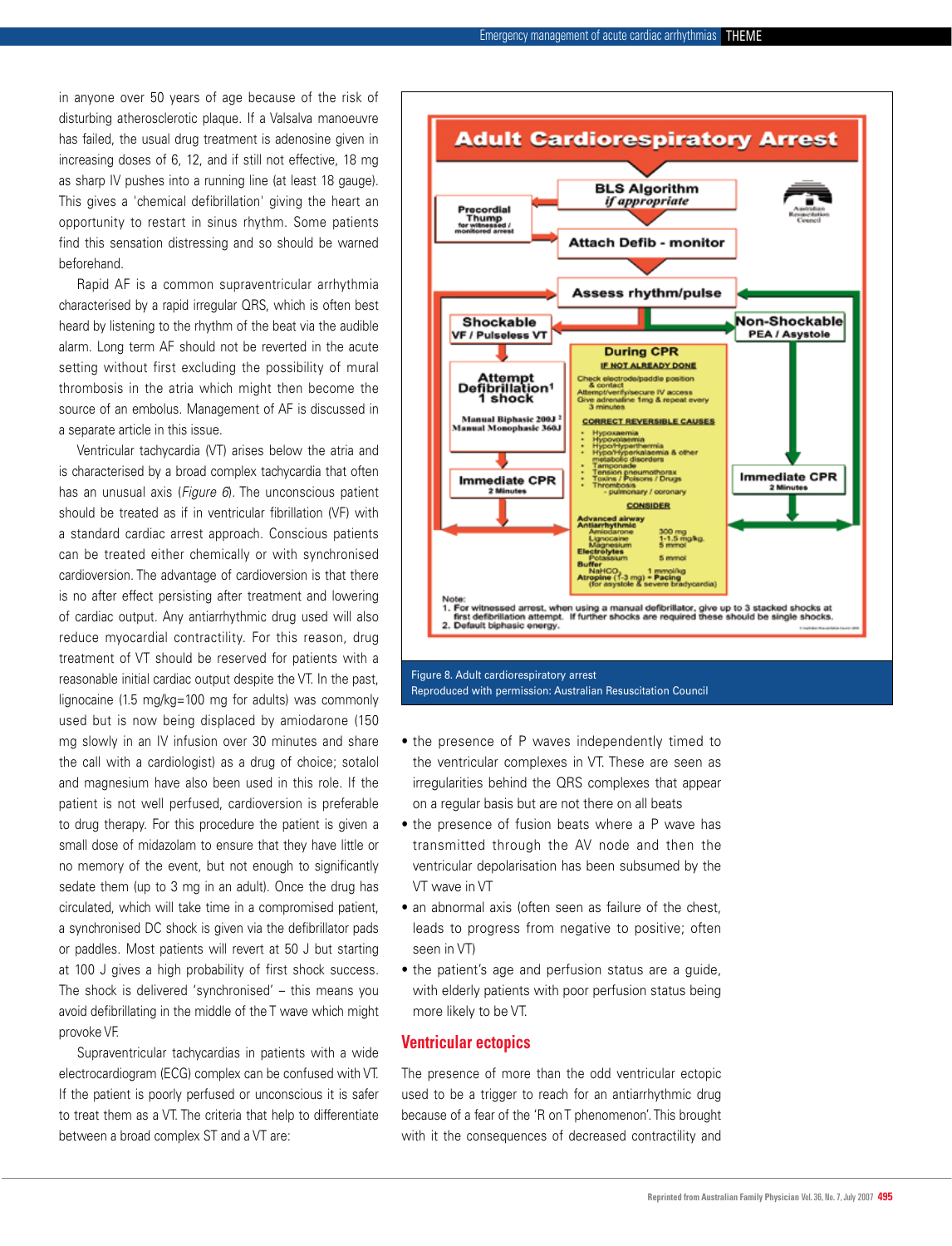

# Reproduced with permission: Australian Resuscitation Council

sometimes a proarrhythmic effect of the drug. Ectopics are better treated with attention to oxygenation and perfusion and preparation to defibrillate should any VF that occur. Oxygen is a wonderful antiarrhythmic that does not decrease myocardial contractility.

# **Cardiac arrest**

Patients presenting in cardiac arrest will have an underlying rhythm of:

- • VF/VT which is treatable with defibrillation
- pulseless electrical activity (PEA) which cannot be treated with defibrillation and where an underlying cause should be sought, or
- asystole which will not respond to defibrillation but can occasionally be encouraged into a more favourable rhythm with oxygen and CPR with adrenaline.

If a patient is in cardiac arrest, the approach is to establish effective resuscitation and early defibrillation. The Australian Resuscitation Council *Basic and advanced life support guidelines* (www.resus.org.au) are described in *Figures 7–9*. The key issues are a focus on minimal gaps

in the chest compression rhythm and a steadily escalating level of adjuncts.

# **Basic life support**

Once cardiac arrest has been observed and the airway confirmed as clear with no respiratory effort, two gentle breaths are administered. Try not to overinflate the stomach as this may cause reflux and airway soiling. The pulse check is only one of the signs of life, and in a patient who has allowed two ventilations without objection, is probably not indicated. Compressions should be commenced as soon as possible at a rate of 100 per minute (ie. almost two per second) and at a depth of onethird of the chest anterior posterior measurement. A ratio of 30 compressions to two ventilations is appropriate for all adults and children regardless of the number of operators. In a specialist advanced life support setting, children can be managed with a 15:2 ratio and neonates with a 3:1 ratio. However, a ratio of 30:2 will suffice in most circumstances encountered outside a specialist unit.

## **Defibrillation and drugs**

Defibrillation should occur as early as possible and confined to a single shock at a high energy setting. This means 360 J in an older monophasic defibrillator, and 200 J in a modern biphasic defibrillator. Children receive 2 J/kg followed by 4 J/kg rounded to the next higher setting, regardless of the defibrillator type.

 Once the shock has been delivered it is important to go straight back to compressions and not waste time watching the rhythm develop. After 2 minutes of CPR (which will be 5 cycles of 30:2) it is time to see what rhythm the defibrillation produced. No harm will be done to the heart if compressions are delivered on top of a developing rhythm. 1 mg of IV adrenaline is given every 3 minutes to maintain peripheral vascular tone.

 Advanced airway techniques are used as soon as possible, however if intubation is used there should not be an interruption to compressions of more than 20 seconds and a maximum of two attempts is reasonable. Failing this, a laryngeal mask airway provides an airway that is far superior to an ordinary oropharyngeal airway.

 If the patient still remains in VF despite repeated cycles of CPR, defibrillation, adrenaline and improved oxygenation/ventilation then an anti-arrhythmic drug is appropriate and the preferred choice is amiodarone 300 mg IV. If amiodarone is not available, lignocaine 100 mg IV is an acceptable alternative. Persistent VF in this situation can only be treated with more CPR and oxygen once an adequate dose of antiarrhythmic has been given.